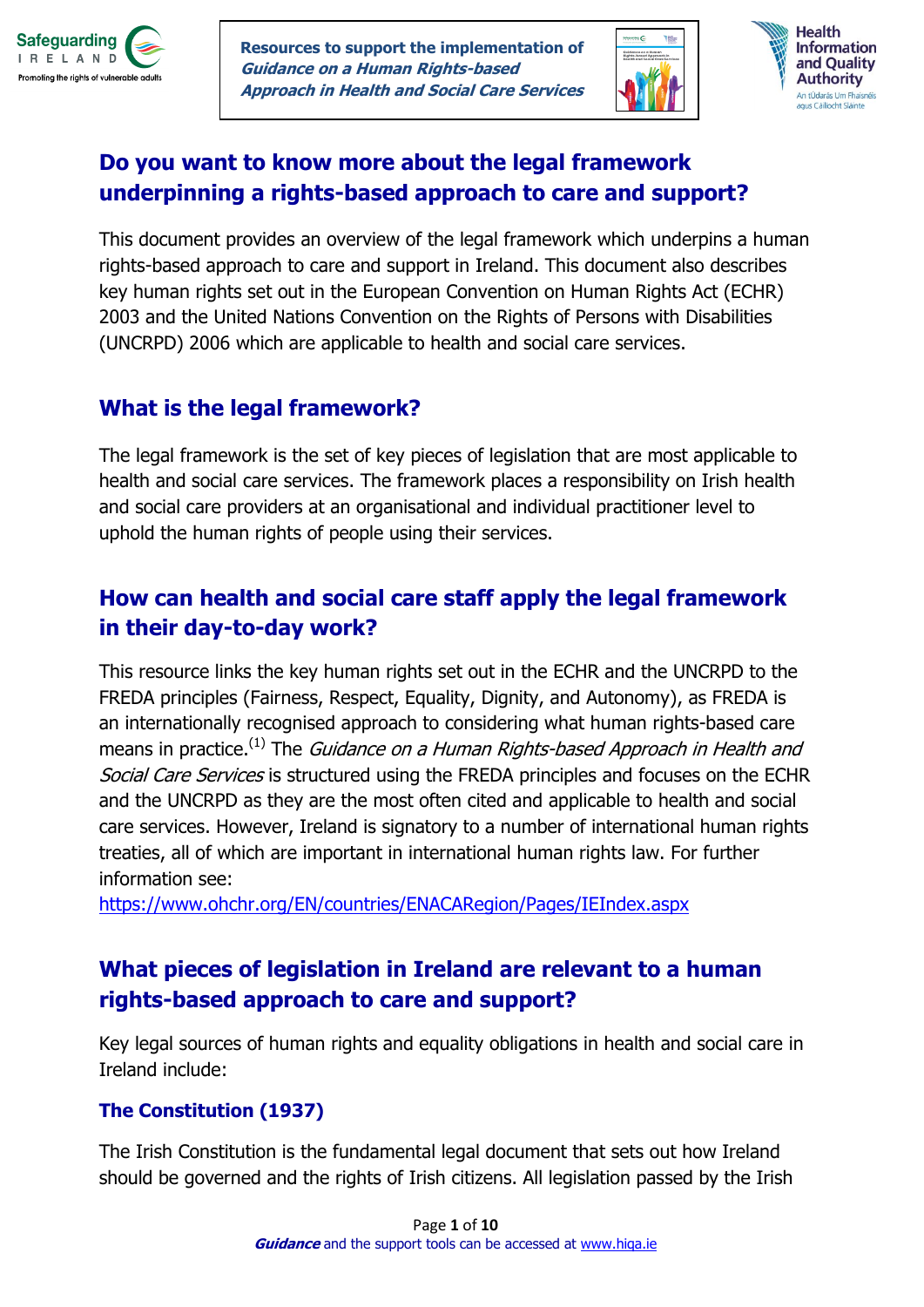



Government must be compatible with the Irish Constitution. The Constitution sets out a number of fundamental rights, including the right to life, equality before the law, the right to a fair trial, the right to liberty, the right to freedom of expression, assembly and association, and the right to protection of the family. $(2)$ 

### **The Equal Status Acts 2000-2015**

The Equal Status Acts 2000-2015 ('the Acts')<sup>\*</sup> outline 10 grounds of discrimination, which are:

- age
- civil status
- **-** disability
- **F** family status
- **gender**
- being in receipt of rent supplement, housing assistance, or social welfare payments
- **EXECUTE:** membership of the Traveller community
- race, colour or nationality
- $\blacksquare$  religion
- sexual orientation.

Subject to certain exemptions, the Acts prohibit discrimination in access to and use of goods and services, including indirect discrimination and discrimination by association, sexual harassment and harassment, and victimisation. The Acts allow positive action to promote equality for disadvantaged persons or to cater for the special needs of persons. Services provided by the State (such as the Health Service Executive [HSE] and local authorities) are covered by the Acts.<sup>(3-6)</sup> Appendix 1 of this document includes definitions of the different types of discrimination that are set out in the ECHR.

### **The Irish Human Rights and Equality Commission Act 2014**

The Irish Human Rights and Equality Commission Act 2014 (IHREC Act 2014)<sup>(7)</sup> provides for the establishment of the Irish Human Rights and Equality Commission.

 $\overline{\phantom{a}}$ 

<sup>\*</sup> The Equal Status Acts 2000-2015 includes:

**Equal Status Act, 2000** 

Equality Act, 2004

**Equal Status (Amendment) Act 2012** 

Equality (Miscellaneous Provisions) Act 2015.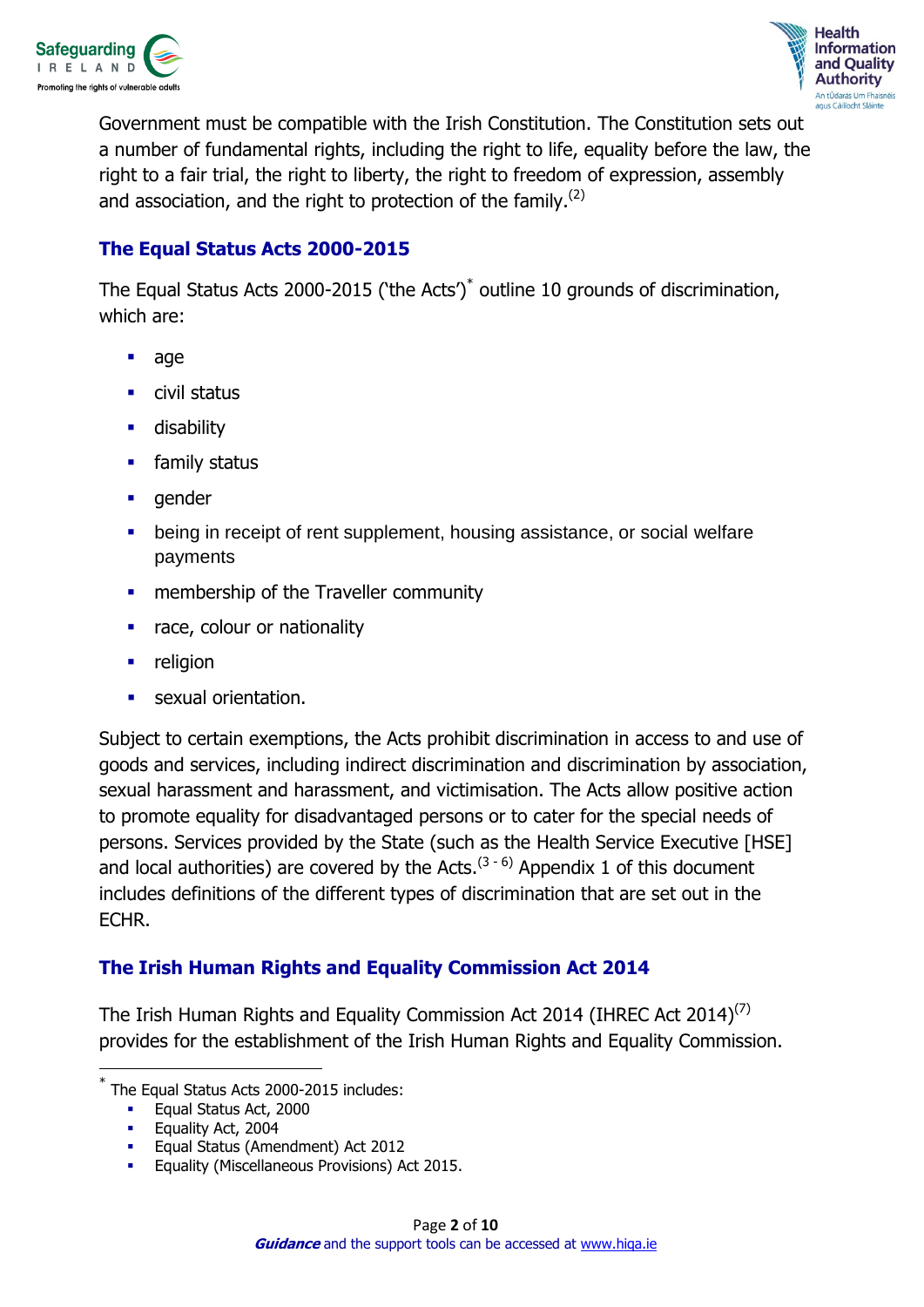



The Commission has a broad statutory remit in relation to the protection and promotion of human rights and equality under the IHREC Act 2014.

The Public Sector Equality and Human Rights Duty is set out in Section 42 of the IHREC Act 2014. This imposes a statutory obligation on public bodies in performing their functions to have regard for the need to:

- $\blacksquare$  eliminate discrimination
- promote equality of opportunity and treatment for staff and persons to whom it provides services
- **•** protect the human rights of those to whom they provide services, and staff when carrying out their daily work.

### **The Assisted Decision-Making (Capacity) Act 2015**

The Assisted Decision-Making (Capacity) Act 2015 ('the 2015 Act')<sup>(8)</sup> provides a modern statutory framework to support decision-making by adults whose capacity is in question or may be called into question. It reforms Ireland's existing capacity legislation, some of which had been in place since the 19th century.

The 2015 Act allows adults to enter into legally binding arrangements to be assisted and supported in making decisions about their personal welfare and their property and affairs. The 2015 Act also provides for advance planning by adults who have capacity, by way of expanded enduring powers of attorney and advance healthcare directives.

The 2015 Act establishes a statutory presumption of capacity and sets out a functional test for the assessment of a person's capacity where concern exists. A person is determined to lack capacity to make a decision if they are unable to:

- understand the information relevant to the decision
- **F** retain that information long enough to make a voluntary choice
- use or weigh that information as part of the process of making the decision
- communicate their decision in whatever way they communicate (this may include using any assistive measures, for example talking, writing, using sign language, assistive technology or any other means).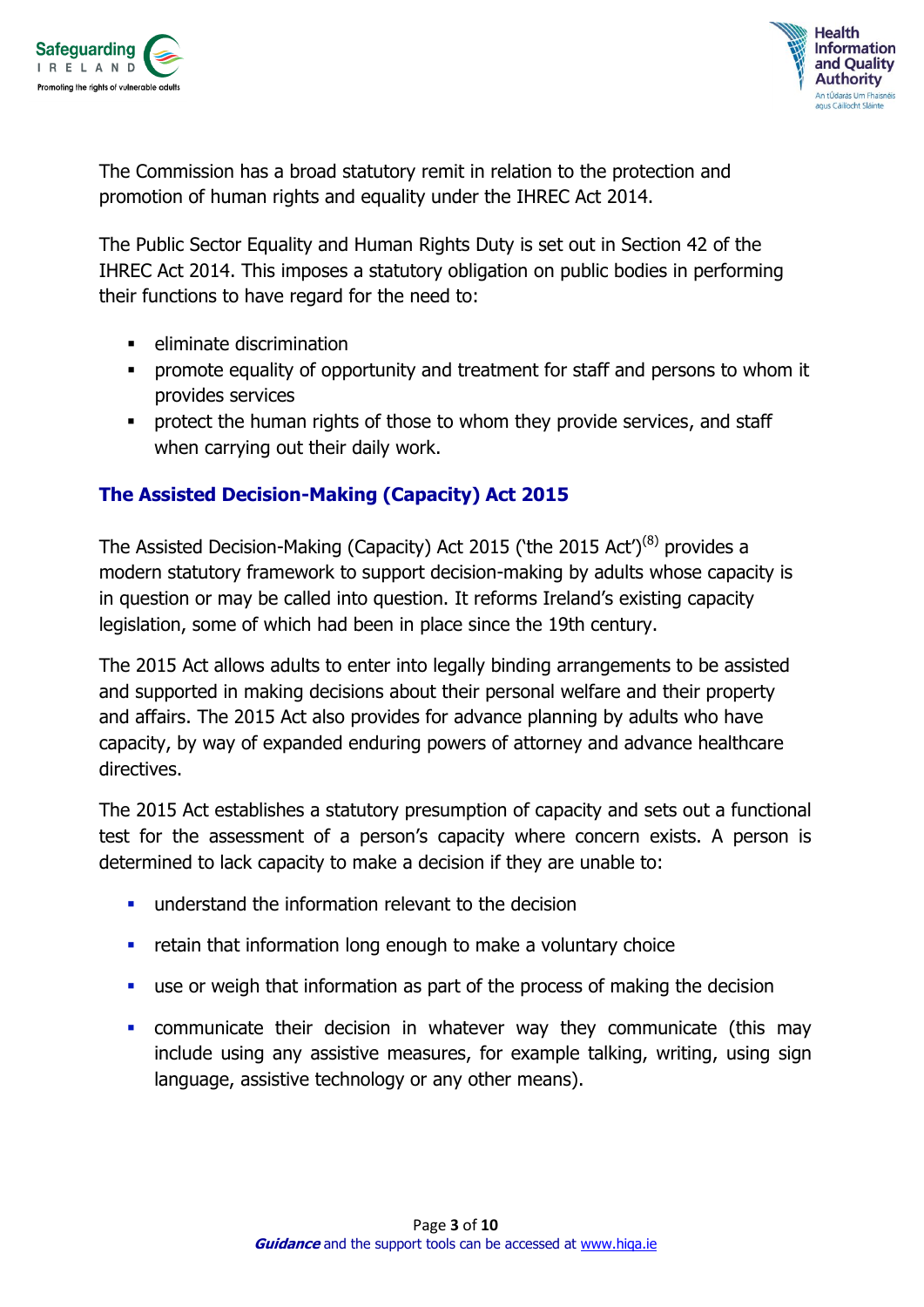



# **What pieces of international legislation are relevant to a human rights-based approach to care and support?**

Key legal sources of human rights and equality obligations in health and social care internationally include:

### **The European Convention on Human Rights Act 2003**

The European Convention on Human Rights (ECHR) is an international treaty, drafted in 1950, to protect human rights and political freedoms in Europe.<sup>(9)</sup> States which have signed up to the ECHR are bound by international law to secure for everyone within their jurisdiction the rights and freedoms that it sets out. The Convention consists of three parts. The main rights and freedoms are contained in Section I, which consists of Articles 2 to 18. Section II (Articles 19 to 51) sets up the European Court of Human Rights and its rules of operation. Section III contains various concluding provisions.

Up to 2003, any individuals in Ireland who felt their human rights had been breached had to seek redress in the European Court of Human Rights in Strasbourg. In 2003, the European Convention on Human Rights Act removed that process by incorporating the main provisions of the ECHR and making them enforceable in Irish law, allowing these rights to be considered by Irish courts. The ECHR Act 2003 means that, subject to certain conditions, Irish courts are obliged to interpret any law in a way that is compatible with the ECHR.

### **The Charter of Fundamental Rights of the European Union 2000**

The Charter of Fundamental Rights of the European Union brings together the fundamental rights of everyone living in the European Union.<sup>(10)</sup> It was introduced to bring consistency and clarity to the rights established at different times and in different ways in individual EU Member States. The Charter contains 54 Articles on rights and freedoms under six titles: Dignity, Freedoms, Equality, Solidarity, Citizens' Rights, and Justice. The Charter sets out the full range of civil, political, economic and social rights based on:

- all the rights found in the case law of the Court of Justice of the EU;
- the rights and freedoms enshrined in the European Convention on Human Rights; and
- other rights and principles resulting from the common constitutional traditions of EU countries and other international instruments.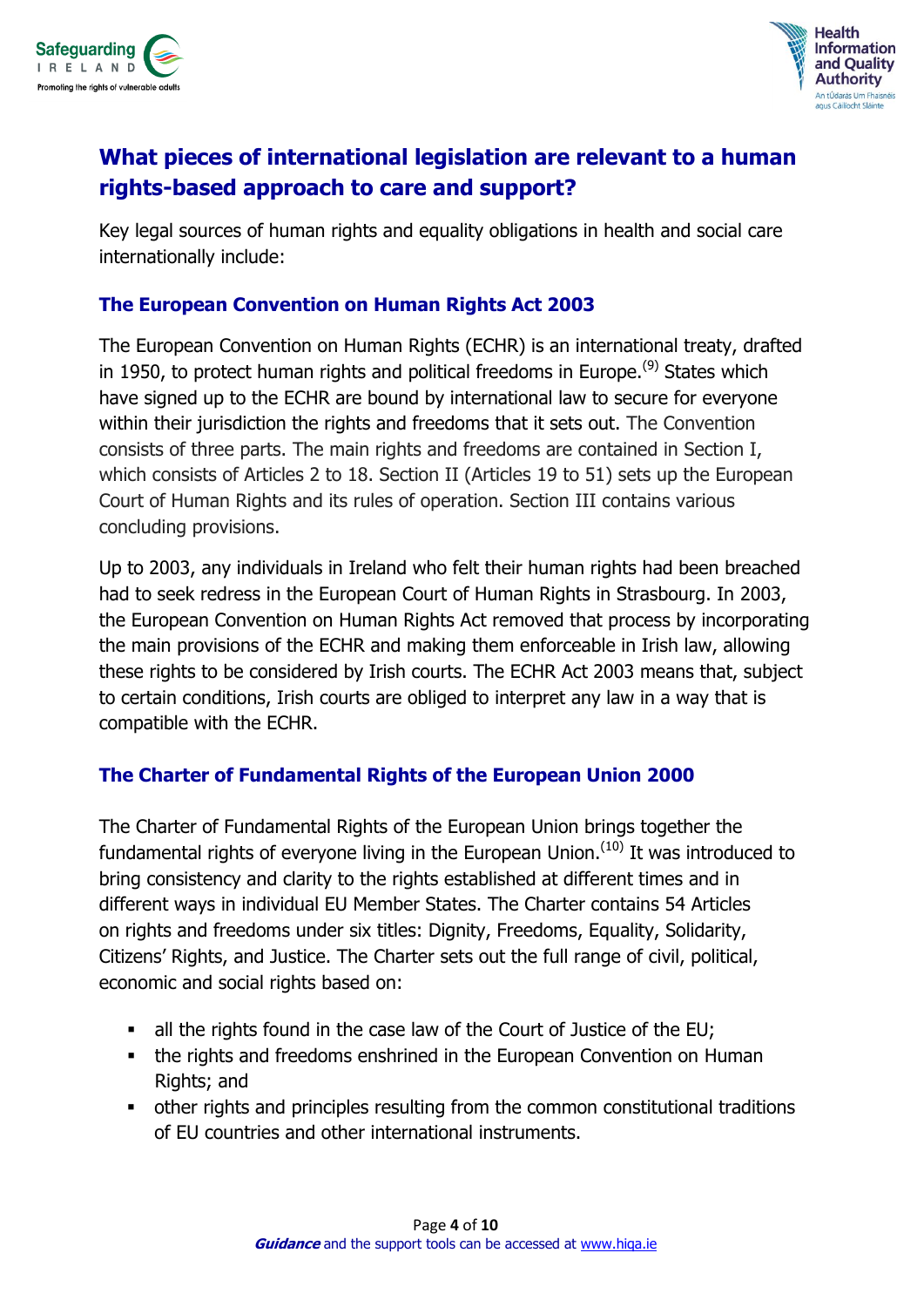



### **The United Nations Convention on the Rights of Persons with Disabilities**

International treaties that have evolved from the Universal Declaration of Human Rights include the United Nations Convention on the Rights of Persons with Disabilities (UNCRPD). This was adopted in 2006 at the United Nations Headquarters in New York, and was opened for signature in 2007. It was ratified in Ireland in 2018. The UNCRPD is closely related to a broader human rights agenda, for example:

- **EXECT** involvement in advocacy endeavours striving for access to justice for people with disabilities (Article 13 UNCRPD)
- **EXECUTE:** equal recognition before the law (Article 12 UNCPRD)
- **FIGER** freedom of expression and opinion, and access to information (Article 21 CRPD), work and employment (Article 27 UNCRPD)
- **•** participation in political and public life (Article 29 UNCRPD).<sup>(11)</sup>

# **What are the key human rights relevant to health and social care services in the ECHR and the UNCRPD and how are the rights linked to the FREDA principles?**

The key human rights relevant to health and social care services in the ECHR and the UNCRPD are set out below. These rights have been linked to the FREDA principles which can be used to help staff consider what a human rights-based approach means in practice. Figure 1 includes a description of each FREDA principle and Figure 2 specifically links each principle to the key human rights in the ECHR and the UNCRPD.

### **Right to life**

This relates to Article 2 of the ECHR and Article 10 of the UNCRPD. This means that health and social care services will fulfil their obligation to protect the right to life and to refrain from unlawfully interfering with the right to life. It covers situations where a person's life may be at risk and decisions are being made to withdraw life-sustaining treatments or not to resuscitate a person. It can also relate to a person experiencing suicidal thoughts or posing a risk to other people's lives.

## **Prohibition of and freedom from torture or inhuman or degrading treatment or punishment**

This relates to Article 3 of the ECHR and Articles 15 and 16 of the UNCRPD. This is relevant where a person is at risk of serious harm including where a person is neglected or cared for in a way that causes serious harm, suffering or humiliation. It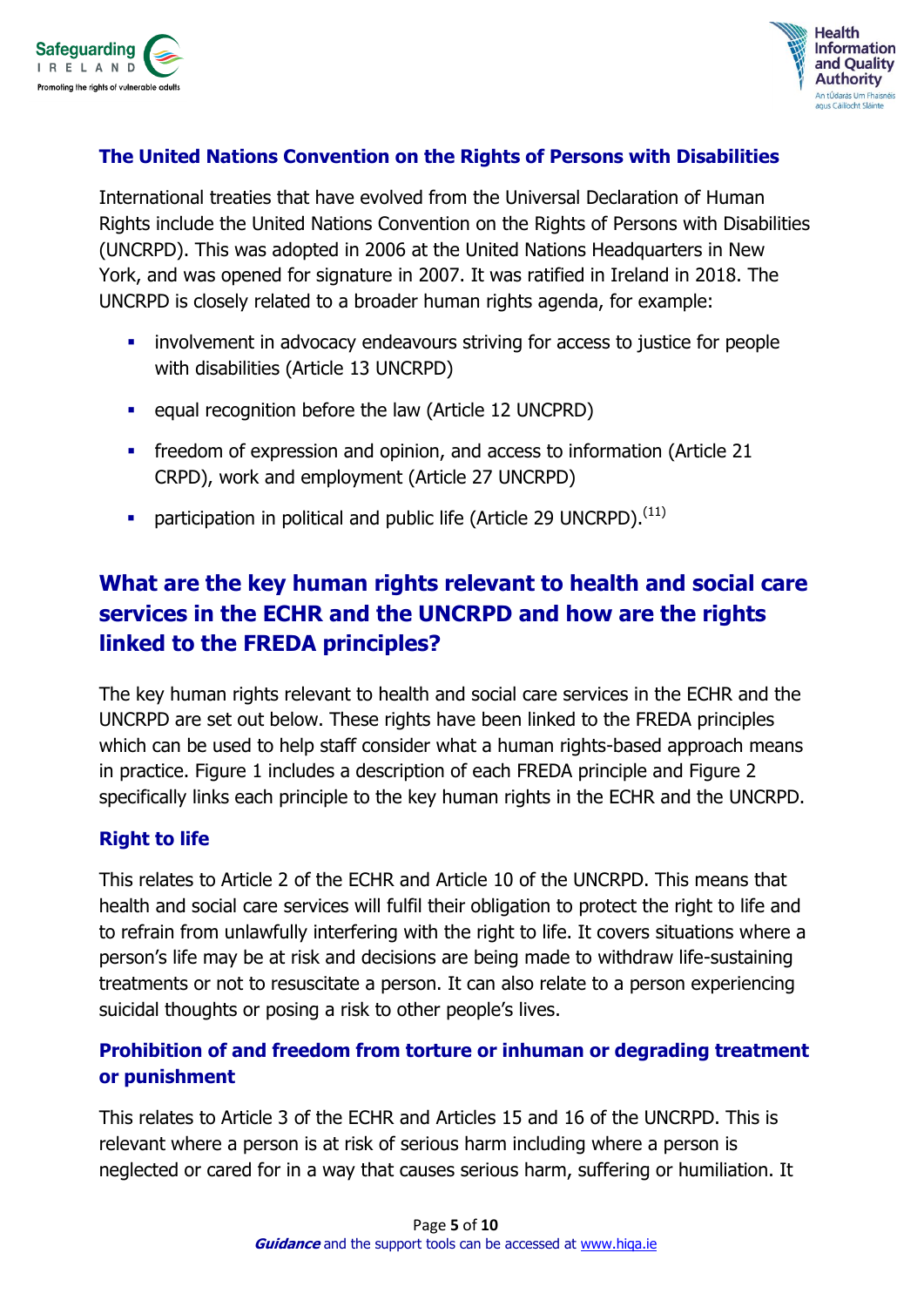



can be relevant where someone receives continuing treatment that causes serious harm and suffering or where a person's need for pain relief is not assessed and responded to.

#### **Right to liberty and security**

This relates to Article 5 of the ECHR and Article 14 of the UNCRPD. This means that a person's liberty may not be interfered with without the legal power to do so based on a capacity assessment or risk of immediate harm to self or others.

### **Right to a fair trial and access to justice**

This relates to Article 6 of the ECHR and Article 13 of the UNCRPD. This covers all aspects of procedural fairness. It is relevant when other rights, such as the right to liberty or the right to respect for private life, are at issue. It includes the right to participate effectively in proceedings and in some cases a public hearing, and the right to legal representation.

### **Right to respect for private and family life**

This relates to Article 8 of the ECHR and Articles 19, 22 and 23 of the UNCRPD. Private life can be interpreted to include personal choices, relationships, physical and mental wellbeing and access to personal information. It includes confidentiality and privacy of medical information. It also relates to supporting a person to communicate and participate in community life.

#### **Right to freedom of thought, conscience, religion, expression and opinion**

This relates to Articles 9 and 10 of the ECHR and Articles 3 and 21 of the UNCRPD. This right protects everyone's right to freedom of thought, conscience, religion, expression and opinion. It includes the right of people to put thoughts and beliefs into action either alone or in a community with others. Both religious and non-religious beliefs are protected, as is the right to change religion or belief. For a belief to be protected, it must be serious, concern important aspects of human life or behaviour, be sincerely held, and be worthy of respect in a democratic society. This right also relates to the freedom to seek, receive and impart information and ideas on an equal basis with others and through all forms of communication of a person's choice.

#### **Prohibition of discrimination**

This relates to Article 14 of the ECHR and Articles 3, 5,17 and 25 of the UNCRPD. This can relate to situations where a person is denied access to services or treatment on any ground covered by the acts such as sex, race, colour, language, religion, political or other opinion, national origin, association with a national minority, property, birth or other status. It also relates to people being treated differently to others under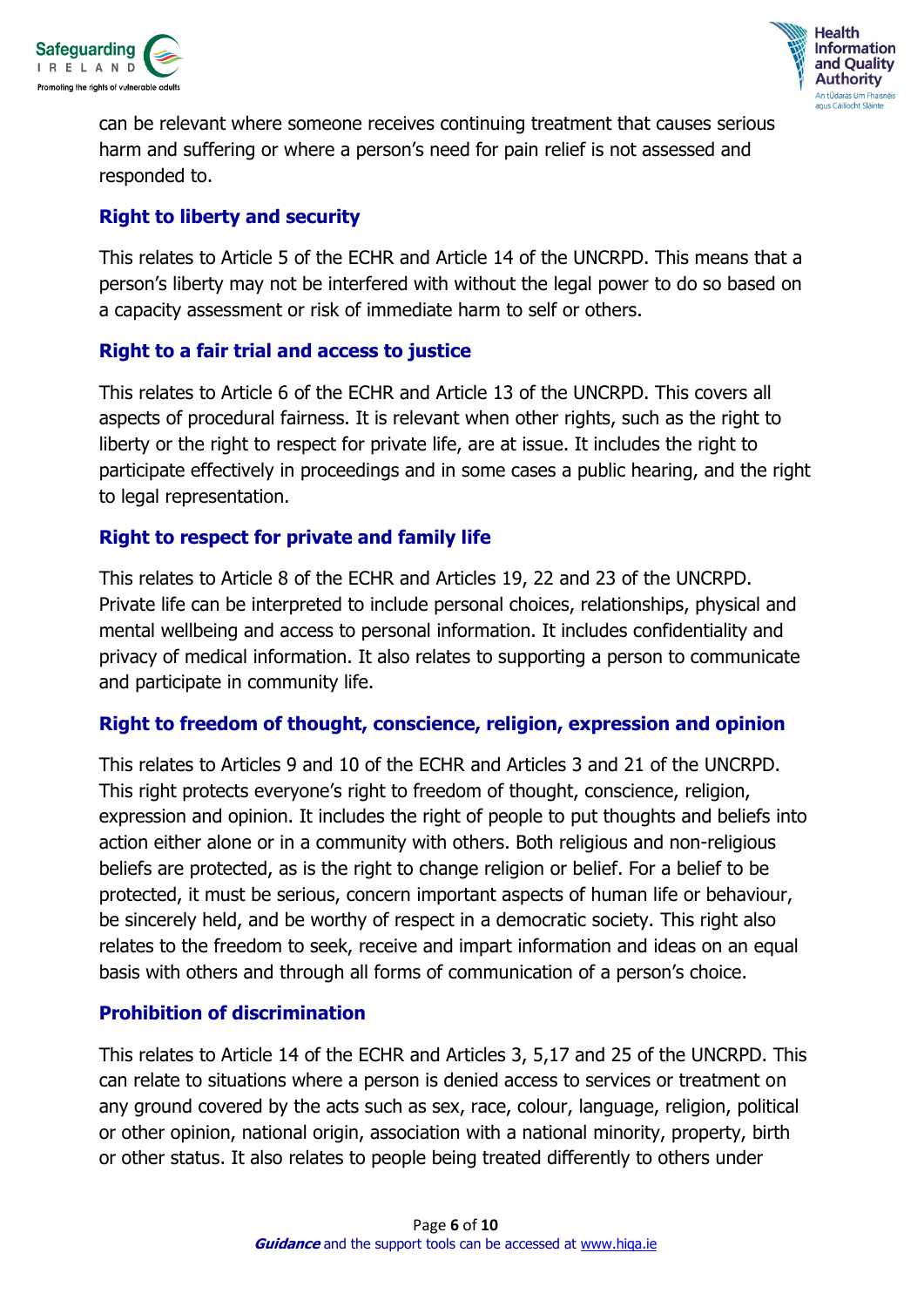



comparable circumstances on account of their characteristics, or where people with very different characteristics are treated the same. This can lead to unequal outcomes. In an Irish context, prohibition of discrimination also relates to the Equal Status Acts 2000-2015. The grounds for discrimination set out in the Equal Status Acts 2000-2015 are narrower than those set out in the ECHR.

#### **Protection of property**

This relates to Article 1 of Protocol 1 of the ECHR and Article 12 of the UNCRPD. A person is entitled to the peaceful enjoyment of their possessions. Possessions and property have a wide meaning, including land, houses, leases, money and personal property. A person's property or possessions and the way they use them cannot be interfered with, except in the public interest and when subject to the conditions provided for by law.

### **Figure 1: The FREDA principles**

| <b>Fairness</b> | • Fairness means ensuring that when a decision is made with a<br>person using a service about their care and support, that the<br>person is at the centre of the decision-making process.       |
|-----------------|-------------------------------------------------------------------------------------------------------------------------------------------------------------------------------------------------|
|                 |                                                                                                                                                                                                 |
| <b>Respect</b>  | • Respect is the objective, unbiased consideration and regard for<br>the rights, values, beliefs and property of other people. Respect<br>applies to the person as well as their value systems. |
|                 |                                                                                                                                                                                                 |
| <b>Equality</b> | • Equality means people having equal opportunities and being<br>treated no less favourably than other people on the grounds set<br>out in legislation.                                          |
|                 |                                                                                                                                                                                                 |
| <b>Dignity</b>  | . Dignity means treating people with compassion and in a way that<br>values them as human beings and supports their self-respect,<br>even if their wishes are not known at the time.            |
|                 |                                                                                                                                                                                                 |
| <b>Autonomy</b> | • Autonomy is the ability of a person to direct how they live on a<br>day-to-day basis according to personal values, beliefs and<br>preferences.                                                |
|                 |                                                                                                                                                                                                 |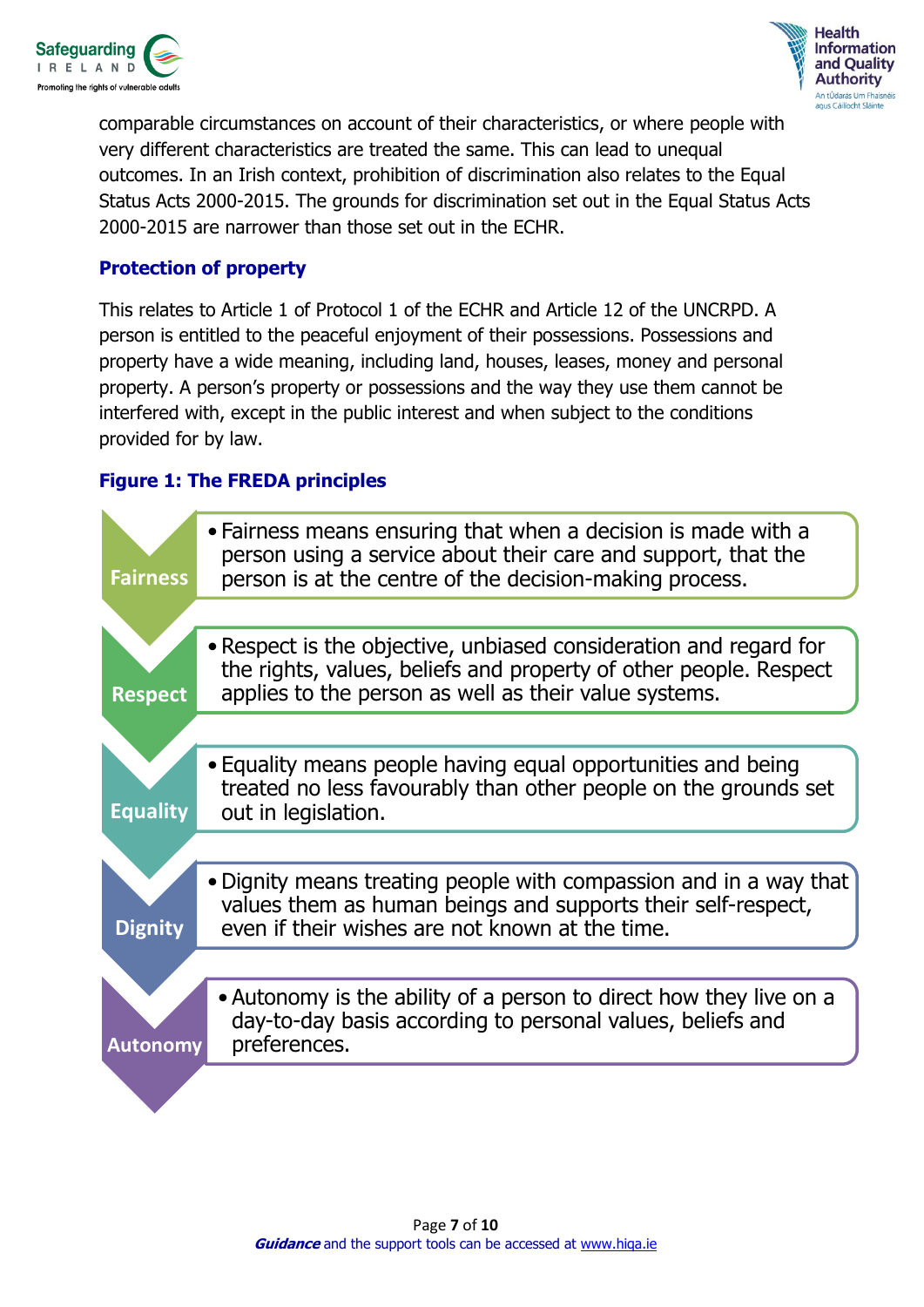

**Resources to support the implementation of Guidance on a Human Rights-based Approach in Health and Social Care Services**





### **Figure 2: Linking the European Convention on Human Rights Act 2003 and the United Nations Convention on the Rights of Persons with Disabilities 2006 to the FREDA Principles**

| <b>Fairness</b>                                                                                                                                                                                                                                                                                                                                                                                                                                                                                                                                                          | Respect                                                                                                                                                                                                                                                                                                                                                                                                                                                                                                                                                                   | <b>Equality</b>                                                                                                                                                                                                                                                              | Dignity                                                                                                                                                                                                                                                                                                                                                                                                                                                                                              | Autonomy                                                                                                                                                                                                                                                                                                                                                                                                                             |
|--------------------------------------------------------------------------------------------------------------------------------------------------------------------------------------------------------------------------------------------------------------------------------------------------------------------------------------------------------------------------------------------------------------------------------------------------------------------------------------------------------------------------------------------------------------------------|---------------------------------------------------------------------------------------------------------------------------------------------------------------------------------------------------------------------------------------------------------------------------------------------------------------------------------------------------------------------------------------------------------------------------------------------------------------------------------------------------------------------------------------------------------------------------|------------------------------------------------------------------------------------------------------------------------------------------------------------------------------------------------------------------------------------------------------------------------------|------------------------------------------------------------------------------------------------------------------------------------------------------------------------------------------------------------------------------------------------------------------------------------------------------------------------------------------------------------------------------------------------------------------------------------------------------------------------------------------------------|--------------------------------------------------------------------------------------------------------------------------------------------------------------------------------------------------------------------------------------------------------------------------------------------------------------------------------------------------------------------------------------------------------------------------------------|
| <b>ECHR:</b><br>Article 3: prohibition of<br>torture<br><b>Article 5: right to liberty</b><br>and security<br>Article 6: right to a fair<br>trial<br><b>Article 8: right to respect</b><br>for private and family life<br>Article 10: freedom of<br>expression<br>Article 14: prohibition of<br>discrimination<br><b>UNCRPD:</b><br><b>Article 5: equality and</b><br>non-discrimination<br>Article 12: equal<br>recognition before the law<br><b>Article 13: access to</b><br>justice<br>Article 21: freedom of<br>expression and opinion, and<br>access to information | <b>ECHR:</b><br>Article 3: prohibition of<br>torture<br>Article 8: right to respect<br>for private and family life<br>Article 9: freedom of<br>thought, conscience and<br>religion<br>Article 1, Protocol 1:<br>protection of property<br><b>UNCRPD:</b><br>Article 17: protecting the<br>integrity of the person<br>Article 19: living<br>independently and being<br>included in the community<br>Article 21: freedom of<br>expression and opinion,<br>and access to information<br>Article 22: respect for<br>privacy<br>Article 23: respect for<br>home and the family | <b>ECHR:</b><br>Article 14:<br>prohibition of<br>discrimination<br><b>UNCRPD:</b><br>Article 3: general<br>principles<br><b>Article 5: equality</b><br>and non-<br>discrimination<br>Article 23: respect<br>for home and the<br>family<br>Article 25: health<br>Page 8 of 10 | <b>ECHR:</b><br>Article 3: prohibition of<br>torture<br><b>Article 5: right to liberty</b><br>and security<br>Article 8: right to respect<br>for private and family life<br><b>UNCRPD:</b><br>Article 3: general<br>principles<br>Article 15: freedom from<br>torture or cruel, inhuman<br>or degrading treatment or<br>punishment<br>Article 16: freedom from<br>exploitation, violence and<br>abuse<br>Article 17: protecting the<br>integrity of the person<br>Article 22: respect for<br>privacy | <b>ECHR:</b><br>Article 3: prohibition of<br>torture<br><b>Article 5: right to</b><br>liberty and security<br>Article 8: right to<br>respect for private and<br>family life<br><b>UNCRPD:</b><br>Article 3: general<br>principles<br>Article 12: equal<br>recognition before the<br>law<br>Article 14: liberty and<br>security of the person<br><b>Article 19: living</b><br>independently and<br>being included in the<br>community |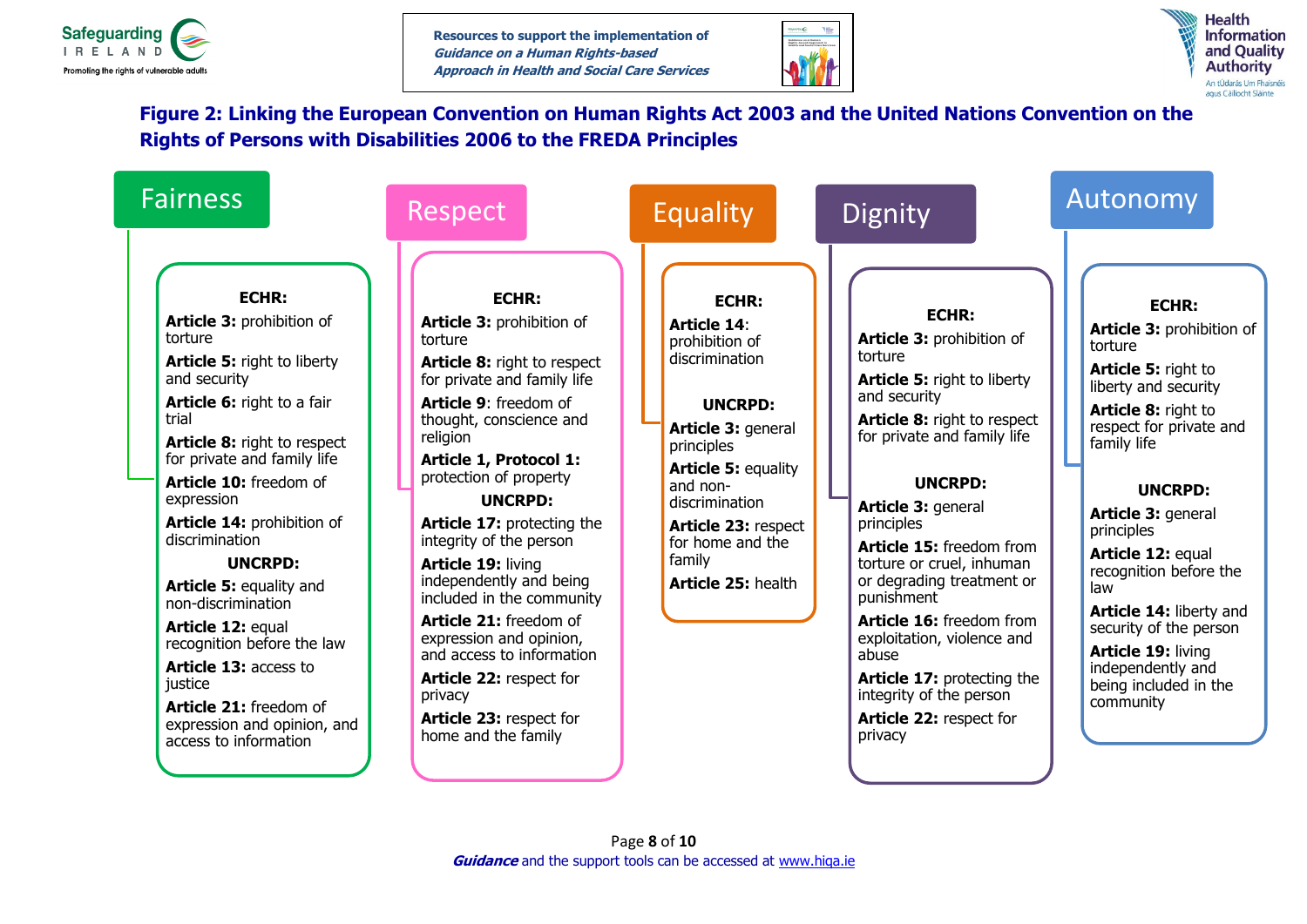



#### **Appendix 1: Discrimination as set out in the ECHR**

**Direct discrimination** happens when a person is treated less favourably than another person in the same situation under any of the grounds covered by the ECHR, for example sex, race, colour, religion, language, political or other opinion, national or social origin, association with a national minority, property, birth or any other status. For example, this would occur if a Muslim man in a homecare setting did not receive halal meals but his Jewish neighbour received kosher meals from the same homecare agency. The Muslim man is being discriminated against in the enjoyment of his right to practice his religion and this violates Article 9 of the ECHR.

**Discrimination by association** can occur when a person is treated less favourably simply because they are associated with or connected to another person. An example of this would be if a decision is made to delay the discharge of a person with a drug addiction from hospital because they associate with other people with drug addictions. This discriminates against a person's right to freedom as protected by Article 5 of the ECHR.

**Indirect discrimination** happens when someone is treated in the same way as others without taking into account that person's different situation. The individual or group of people are placed at a disadvantage as a result of blanket policies, conditions or rules which they might find hard to satisfy as a result. For example, indirect discrimination can occur if activities or services are unsuitable or difficult for older people to access.